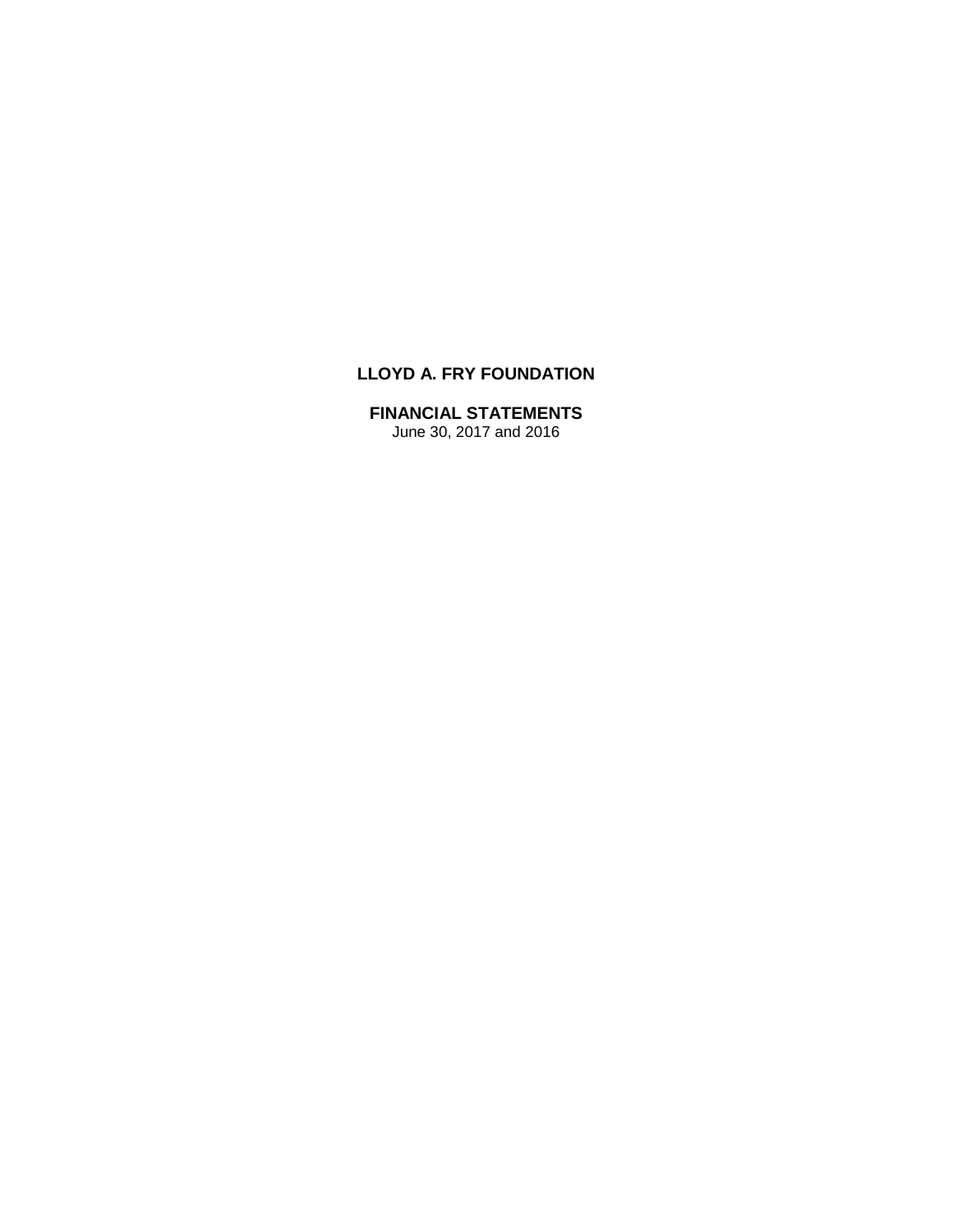# LLOYD A. FRY FOUNDATION Chicago, Illinois

FINANCIAL STATEMENTS June 30, 2017 and 2016

# **CONTENTS**

| FINANCIAL STATEMENTS |    |
|----------------------|----|
|                      |    |
|                      |    |
|                      | .5 |
|                      |    |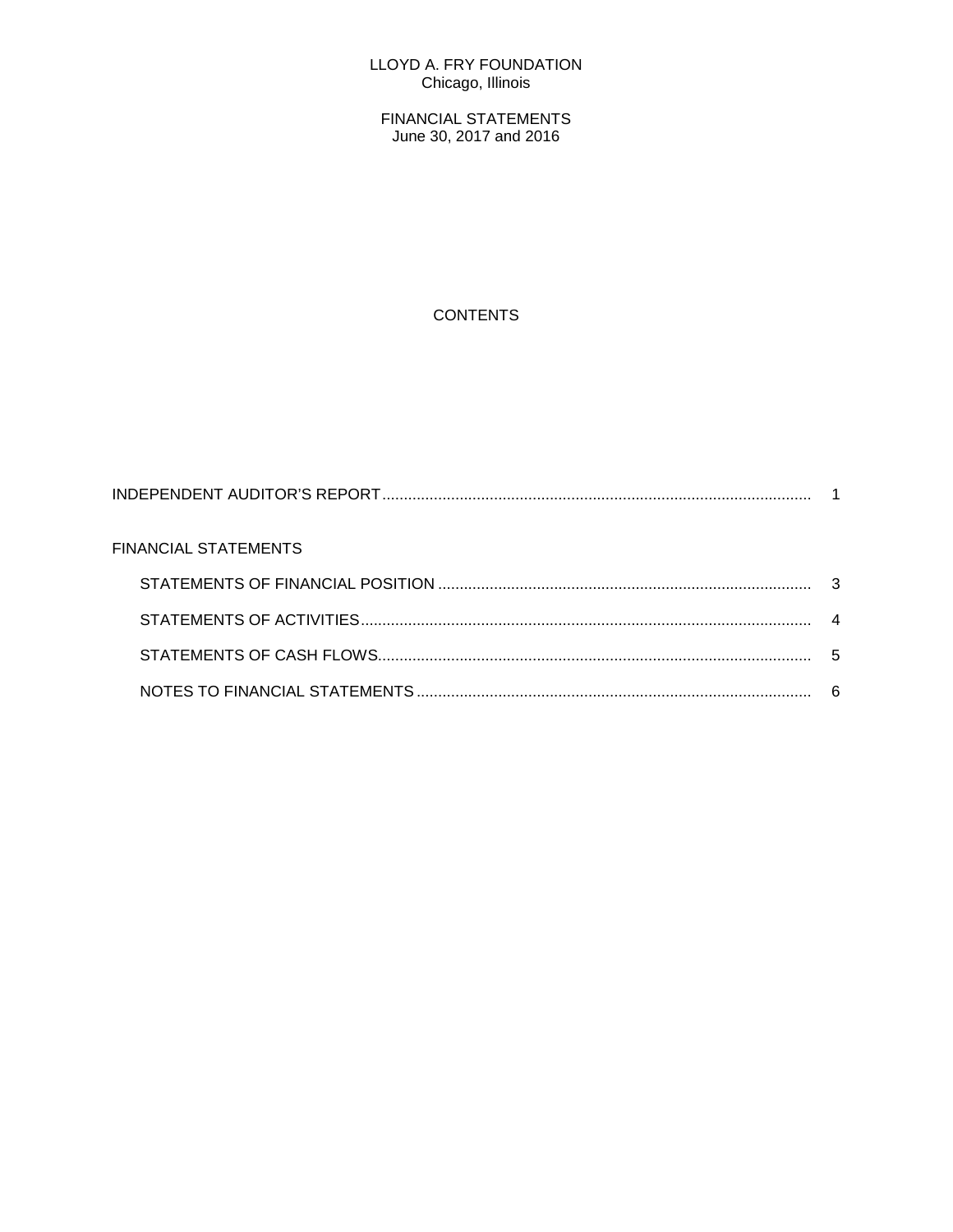

## INDEPENDENT AUDITOR'S REPORT

The Board of Directors Lloyd A. Fry Foundation Chicago, Illinois

#### **Report on the Financial Statements**

We have audited the accompanying financial statements of Lloyd A. Fry Foundation (the Foundation), which comprise the statements of financial position as of June 30, 2017 and 2016, and the related statements of activities and cash flows for the years then ended, and the related notes to the financial statements.

#### *Management's Responsibility for the Financial Statements*

Management is responsible for the preparation and fair presentation of these financial statements in accordance with accounting principles generally accepted in the United States of America; this includes the design, implementation, and maintenance of internal control relevant to the preparation and fair presentation of financial statements that are free from material misstatement, whether due to fraud or error.

#### *Auditor's Responsibility*

Our responsibility is to express an opinion on these financial statements based on our audits. We conducted our audits in accordance with auditing standards generally accepted in the United States of America. Those standards require that we plan and perform the audit to obtain reasonable assurance about whether the financial statements are free from material misstatement.

An audit involves performing procedures to obtain audit evidence about the amounts and disclosures in the financial statements. The procedures selected depend on the auditor's judgment, including the assessment of the risks of material misstatement of the financial statements, whether due to fraud or error. In making those risk assessments, the auditor considers internal control relevant to the entity's preparation and fair presentation of the financial statements in order to design audit procedures that are appropriate in the circumstances, but not for the purpose of expressing an opinion on the effectiveness of the entity's internal control. Accordingly, we express no such opinion. An audit also includes evaluating the appropriateness of accounting policies used and the reasonableness of significant accounting estimates made by management, as well as evaluating the overall presentation of the financial statements.

We believe that the audit evidence we have obtained is sufficient and appropriate to provide a basis for our audit opinion.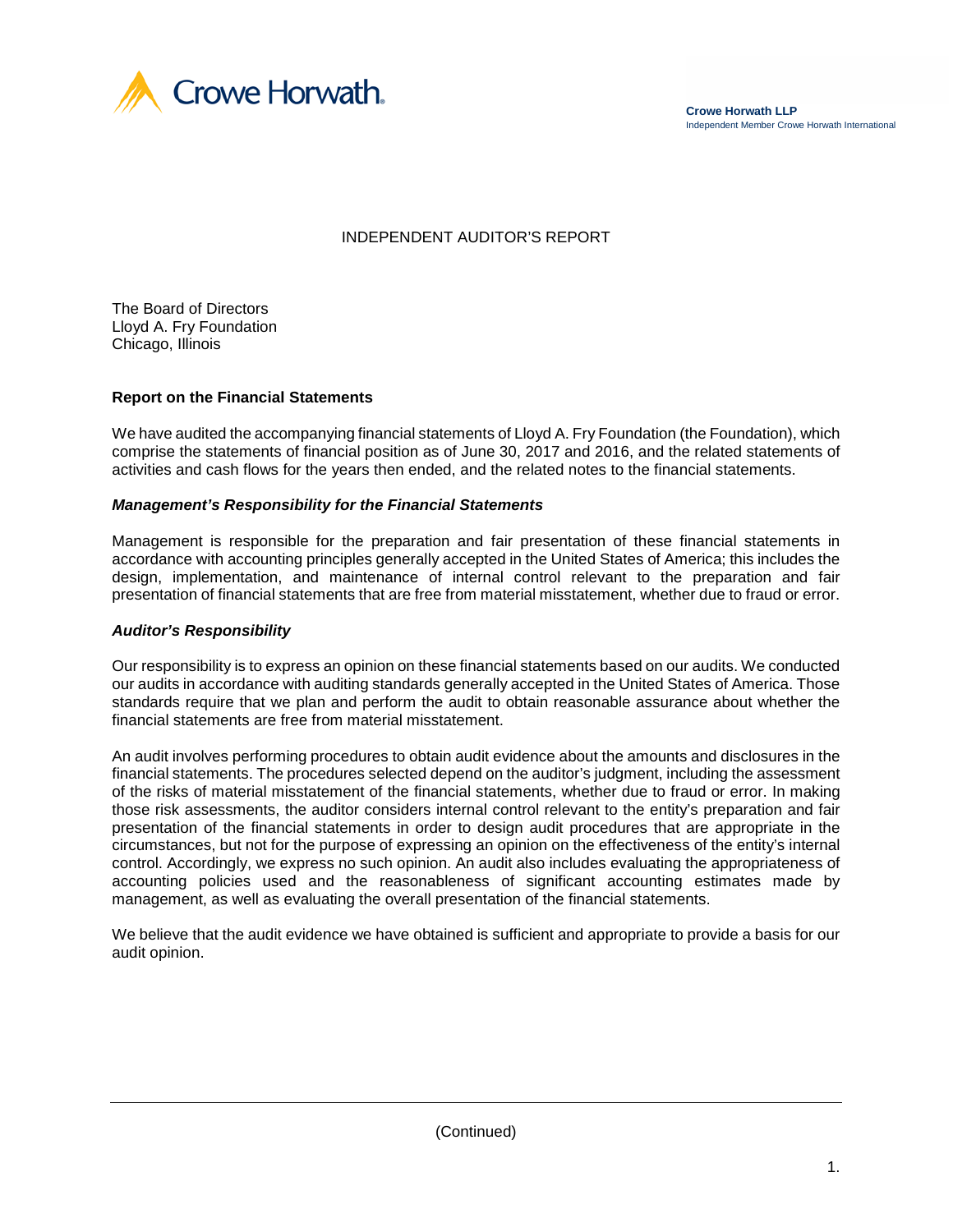# *Opinion*

In our opinion, the financial statements referred to above present fairly, in all material respects, the financial position of Lloyd A. Fry Foundation as of June 30, 2017 and 2016, and the changes in its net assets and its cash flows for the years then ended in accordance with accounting principles generally accepted in the United States of America.

Crowe Homvard 4P

Crowe Horwath LLP

Chicago, Illinois December 22, 2017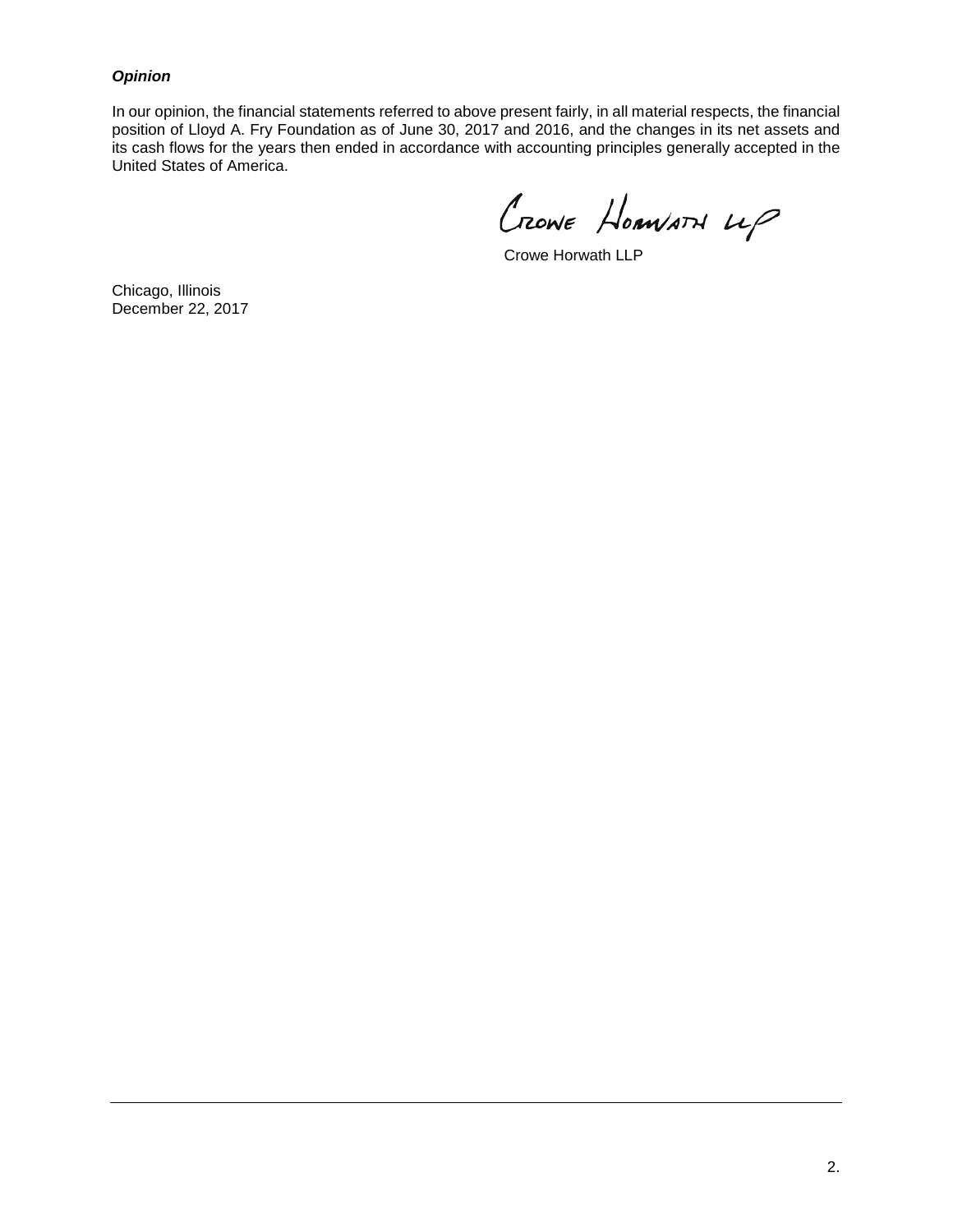#### LLOYD A. FRY FOUNDATION STATEMENTS OF FINANCIAL POSITION June 30, 2017 and 2016

|                                                           |    | <u>2017</u> |    | 2016          |
|-----------------------------------------------------------|----|-------------|----|---------------|
| <b>ASSETS</b>                                             |    |             |    |               |
| Cash and equivalents                                      | \$ | 9,545,549   | \$ | 9,892,888     |
| Accrued dividends and interest receivable                 |    | 96,143      |    | 93,426        |
| Prepaid expenses                                          |    | 20,178      |    | 3,824         |
| Excise tax receivable                                     |    | 725,863     |    | 377,844       |
| Investments                                               |    | 163,070,166 |    | 150,360,092   |
| Beneficial interest in Lloyd A. Fry Trusts held by others |    | 7,121,957   |    | 7,121,957     |
| Furniture and equipment, net                              |    | 40,076      |    | 36,822        |
| <b>Total assets</b>                                       | £. | 180,619,932 | S  | 167,886,853   |
| <b>LIABILITIES AND NET ASSETS</b>                         |    |             |    |               |
| Accrued expenses                                          | \$ | 71,960      | \$ | 71,557        |
| Unconditional grants payable                              |    | 2,290,000   |    | 2,245,000     |
| Federal excise tax                                        |    | 562,655     |    | 286,506       |
| <b>Total liabilities</b>                                  |    | 2,924,615   |    | 2,603,063     |
| Unrestricted net assets                                   |    | 170,573,360 |    | 158, 161, 833 |
| Temporarily restricted net assets                         |    | 7,121,957   |    | 7,121,957     |
| Total net assets                                          |    | 177,695,317 |    | 165,283,790   |
| Total liabilities and net assets                          |    | 180,619,932 | S  | 167,886,853   |

See accompanying notes to financial statements.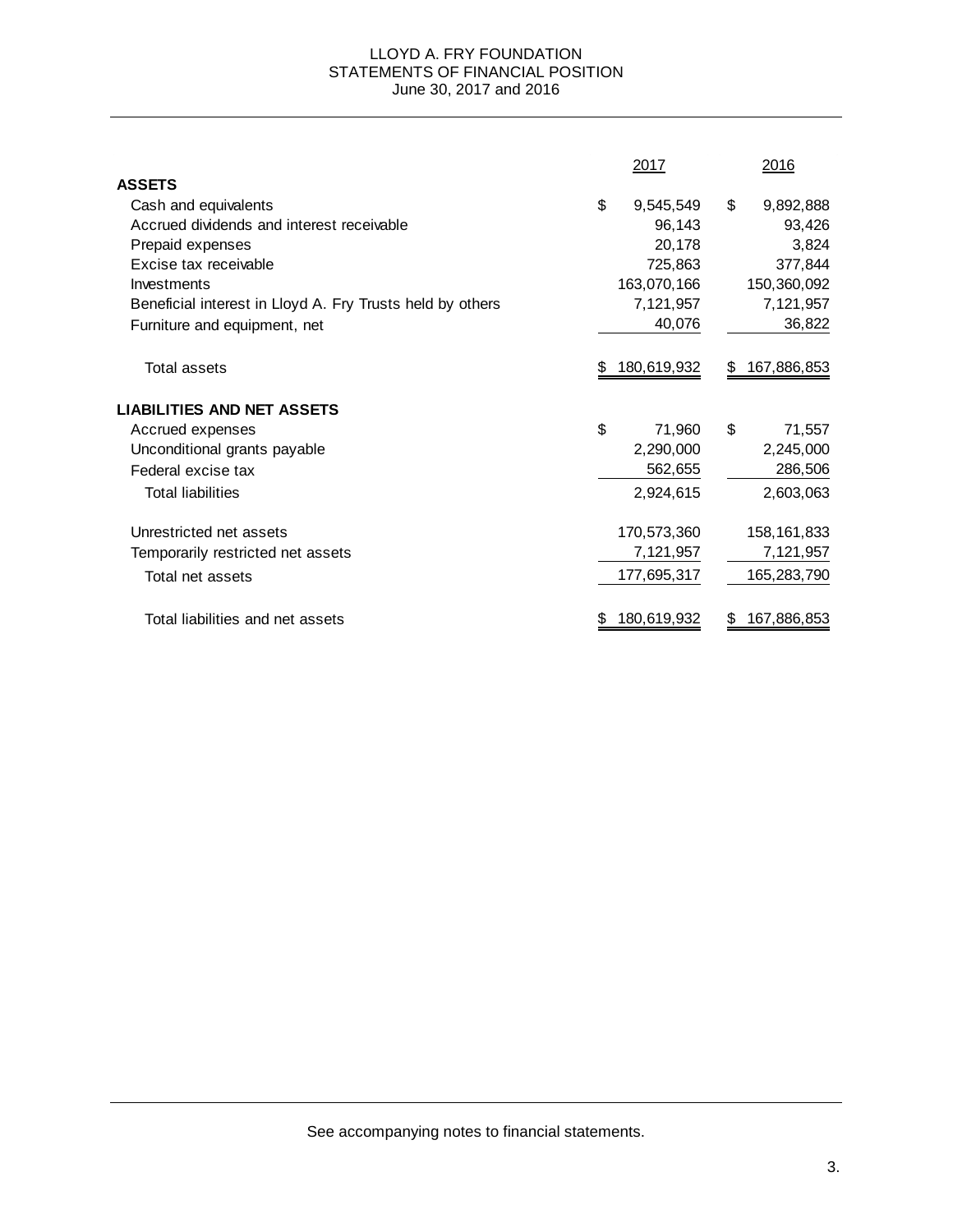#### LLOYD A. FRY FOUNDATION STATEMENTS OF ACTIVITIES Years ended June 30, 2017 and 2016

|                                                | 2017              | 2016              |
|------------------------------------------------|-------------------|-------------------|
| Changes in unrestricted net assets<br>Revenue: |                   |                   |
| Interest income                                | \$<br>262,884     | \$<br>314,447     |
| <b>Dividends</b>                               | 2,152,364         | 3,339,995         |
| Release from restriction, distributions        |                   |                   |
| from Lloyd A. Fry Trusts                       | 451,977           | 412,993           |
| Other                                          | 88,271            | 10,529            |
|                                                | 2,955,496         | 4,077,964         |
| Expenditures:                                  |                   |                   |
| Grants authorized                              | 7,929,474         | 7,491,023         |
| Administrative and other expenses              | 1,557,487         | 1,523,449         |
| Investment management fees                     | 804,878           | 818,125           |
| Federal excise tax expense (benefit)           | 428,182           | (32,094)          |
|                                                | 10,720,021        | 9,800,503         |
| Expenditures over revenue                      | (7, 764, 525)     | (5,722,539)       |
|                                                |                   |                   |
| Net gains (losses) on investments:             |                   |                   |
| Realized                                       | 6,494,101         | 3,426,440         |
| Unrealized                                     | 13,681,951        | (10, 564, 675)    |
|                                                | 20,176,052        | (7, 138, 235)     |
| Increase (decrease) in unrestricted net assets | 12,411,527        | (12,860,774)      |
| Changes in temporarily restricted net assets   |                   |                   |
| Change in beneficial interests in Lloyd A. Fry |                   |                   |
| Trusts held by others                          | 451,977           | 412,993           |
| Release from restriction, distributions        |                   |                   |
| from Lloyd A. Fry Trusts                       | (451, 977)        | (412, 993)        |
| Change in temporarily restricted net assets    |                   |                   |
| Total change in net assets                     | 12,411,527        | (12,860,774)      |
| Net assets                                     |                   |                   |
| Beginning of year                              | 165,283,790       | 178, 144, 564     |
| End of year                                    | \$<br>177,695,317 | \$<br>165,283,790 |

See accompanying notes to financial statements.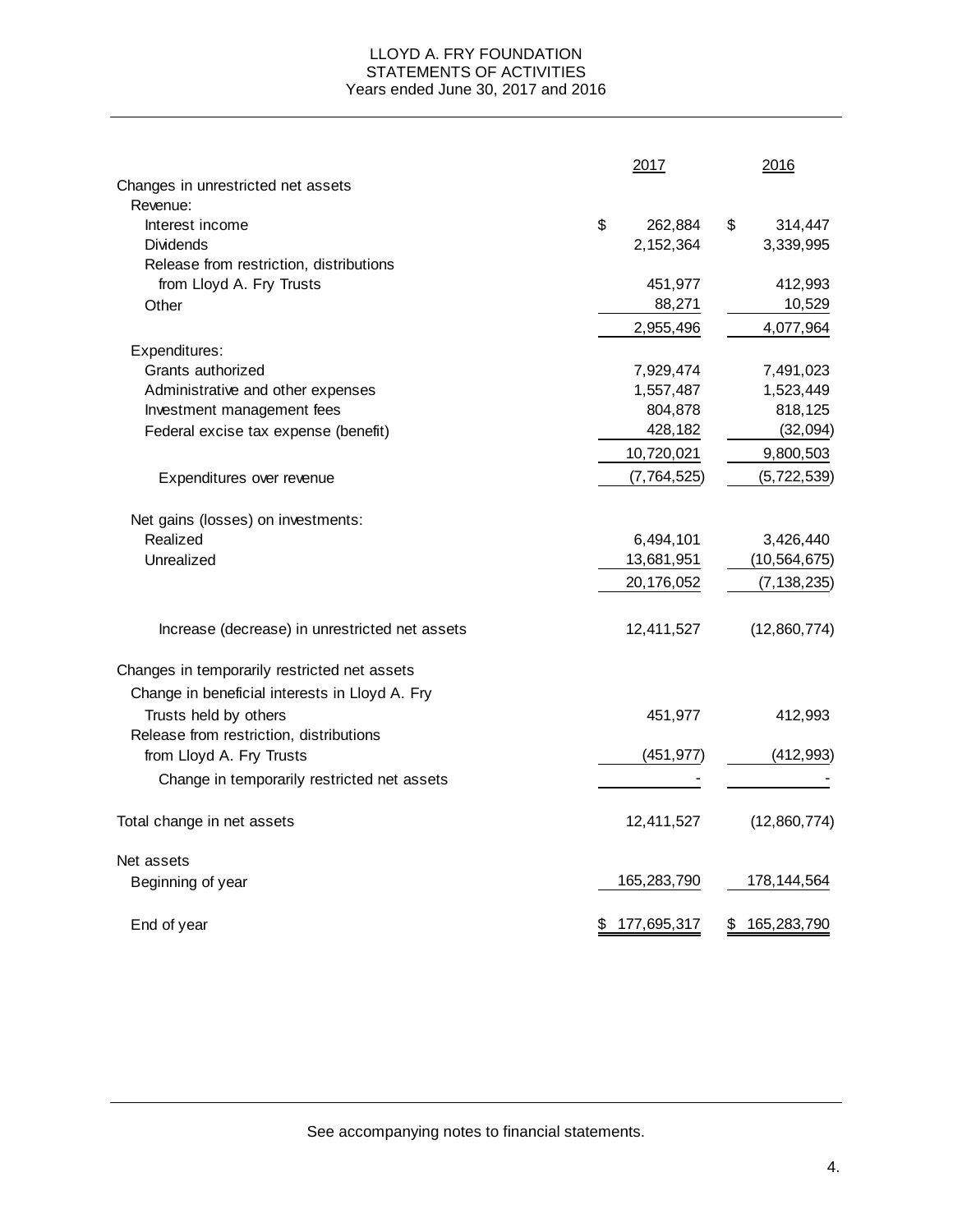#### LLOYD A. FRY FOUNDATION STATEMENTS OF CASH FLOWS Years ended June 30, 2017 and 2016

|                                                      | 2017            | 2016            |
|------------------------------------------------------|-----------------|-----------------|
| Cash flows from operating activities                 |                 |                 |
| Net decrease in net assets                           | \$12,411,527    | \$(12,860,774)  |
| Adjustments to reconcile change in net assets to net |                 |                 |
| cash flow used in operating activities:              |                 |                 |
| Depreciation                                         | 12,765          | 19,151          |
| Net realized and unrealized losses (gains) on        |                 |                 |
| investments                                          | (20, 176, 052)  | 7,138,235       |
| Changes in:                                          |                 |                 |
| Accrued dividends and interest receivable            | (2,717)         | 19,436          |
| Prepaid expenses                                     | (16, 354)       | (3,824)         |
| Excise tax receivable                                | (348, 019)      | (216, 719)      |
| Accrued expenses                                     | 403             | (11, 115)       |
| Unconditional grants payable                         | 45,000          | (170, 500)      |
| Federal excise tax                                   | 276,149         | (210, 094)      |
| Net cash used in operating activities                | (7, 797, 298)   | (6, 296, 204)   |
| Cash flows from investing activities                 |                 |                 |
| Additions of furniture and equipment                 | (16, 019)       | (31, 806)       |
| Proceeds from sales of investments                   | 46,259,522      | 61,175,868      |
| Purchases of investments                             | (38, 793, 544)  | (53,051,905)    |
| Net cash provided by investing activities            | 7,449,959       | 8,092,157       |
| Net change in cash and cash equivalents              | (347, 339)      | 1,795,953       |
| Cash and equivalents                                 |                 |                 |
| Beginning of year                                    | 9,892,888       | 8,096,935       |
| End of year                                          | \$<br>9,545,549 | 9,892,888<br>\$ |
| Supplemental cash flow disclosure                    |                 |                 |
| Cash paid for taxes                                  | \$<br>500,000   | 451,310<br>\$   |

See accompanying notes to financial statements.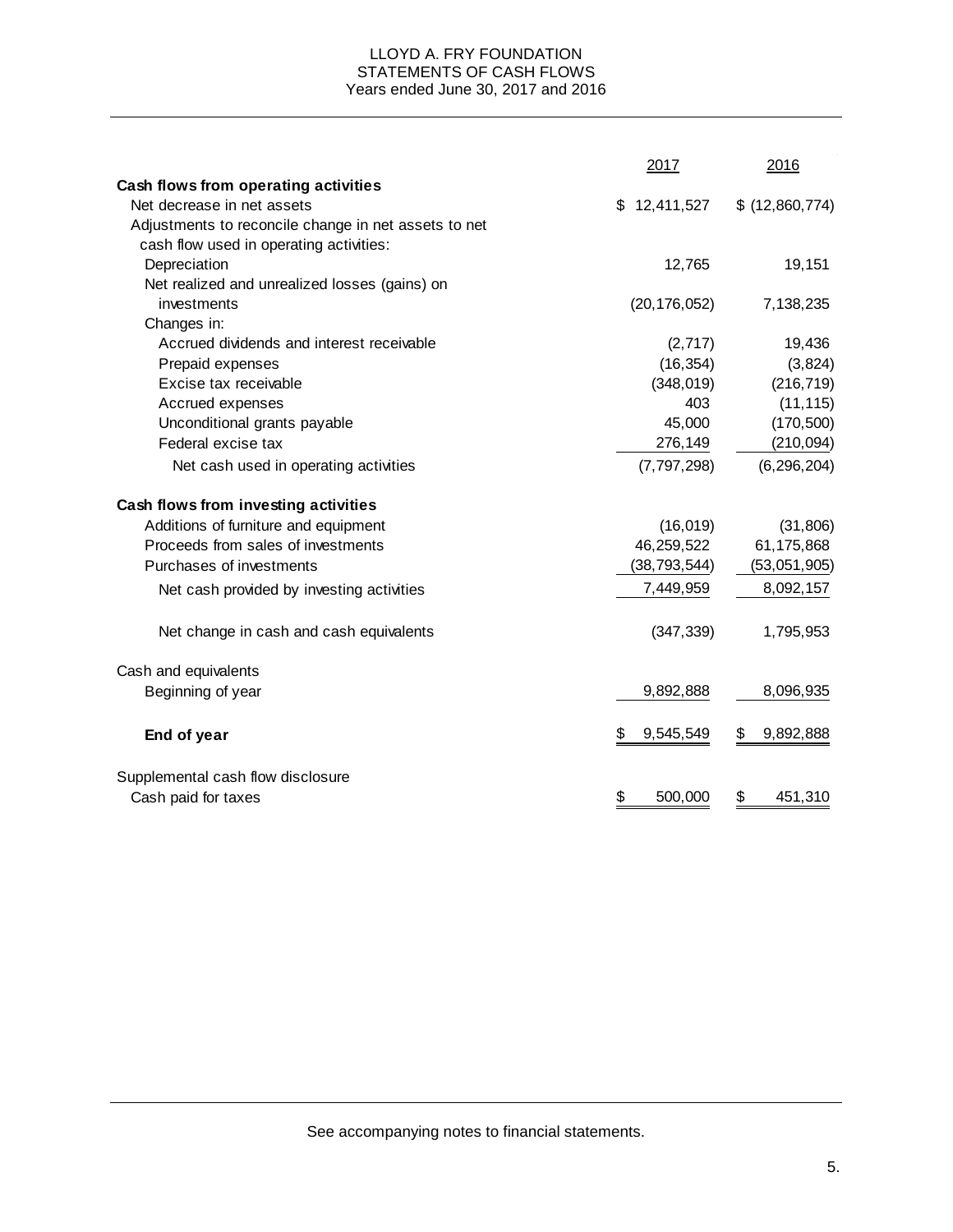# **NOTE 1 - NATURE OF ACTIVITIES AND SIGNIFICANT ACCOUNTING POLICIES**

Nature of Activities: The Lloyd A. Fry Foundation (the "Foundation") is a nonprofit private charitable foundation which distributes grants principally to charitable organizations.

Cash Equivalents: The Foundation considers all investments purchased with an original maturity of three months or less to be cash equivalents. The Foundation maintains its cash in bank accounts which, at times, may exceed federally insured limits. The Foundation has not experienced any losses in such accounts. Management believes that the Foundation is not exposed to any significant credit risk on cash.

Investments: Investments are reported at fair value. The fair value of corporate bonds and equity securities traded on national securities exchanges is the last reported sales price. Purchases and sales of securities are accounted for on the trade date. Interest is recorded as earned and dividends are recorded on the exdividend date. Investments in other investment partnerships are valued at fair value based on the applicable percentage ownership of the investment partnerships' net assets or net asset value (NAV) as of the measurement date as provided by the investment partnerships. The investment partnerships value the underlying securities and other financial instruments on a fair value basis of accounting. The estimated fair values of underlying assets of certain investment partnerships, which may include private placements and other securities for which prices are not readily available, are determined by the general partner or sponsor of the respective investment partnership, and may not reflect amounts that could be realized upon immediate sale, nor amounts that ultimately may be realized. Accordingly, the estimated fair values may differ significantly from the values that would have been used had a ready market existed for these investments.

The Foundation invests in a variety of investments. Such investments are exposed to various risks such as interest rate, market, and credit risk. Due to the level of risk associated with certain investments, it is at least reasonably possible that changes in the values of investments will occur in the near term and that such changes could materially affect the amounts reported in the statements of financial position.

Fair Value of Financial Instruments: The carrying amounts of financial instruments, including cash and cash equivalents, receivables, and payables, approximate fair value due to the short maturity of these instruments.

Furniture and Equipment: Furniture and equipment are stated at cost. Depreciation is being computed over the estimated useful lives of the assets using the straight-line method.

Beneficial Interest in Trusts: The Estate of Lloyd A. Fry established and funded trusts which are administered by an external trustee. The trusts make annual distributions for specified amounts to certain descendants of Lloyd A. Fry during their lifetimes. Under the terms of the trusts, the Foundation has the right to receive a portion of the excess income earned on the trust assets at the discretion of the trustee for the life (term) of the trusts as well as any residual values upon the termination of the trusts. The Foundation does not control the assets held by the outside trusts. Although the Foundation has no control over the administration of the funds held in these term trusts, the estimated fair value of the expected future cash flows from the trusts is recognized as an asset in the accompanying financial statements.

The Trusts made distributions to the Foundation of \$451,977 and \$412,993 during fiscal years 2017 and 2016, respectively.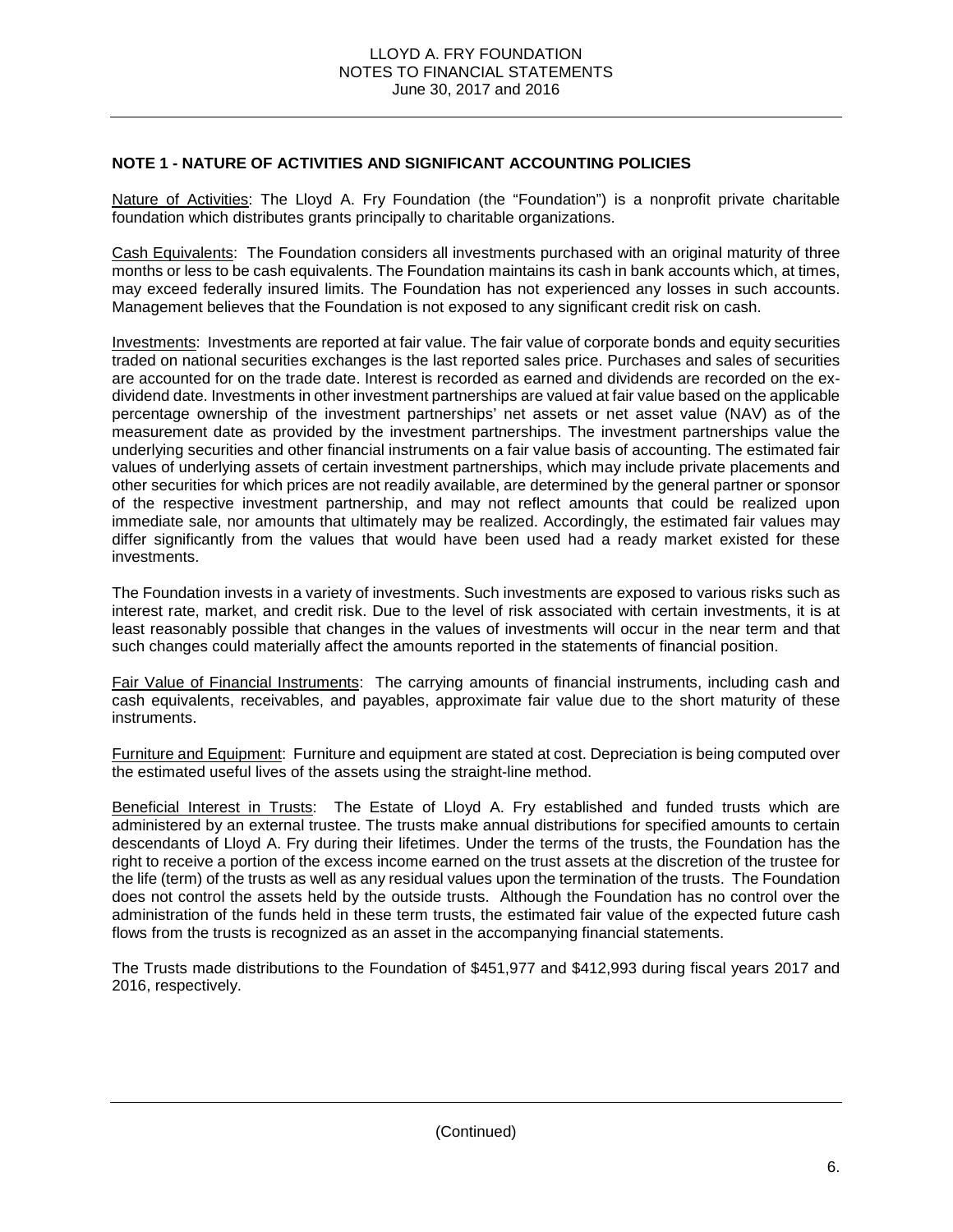# **NOTE 1 - NATURE OF ACTIVITIES AND SIGNIFICANT ACCOUNTING POLICIES** (Continued)

Unconditional Grants Payable: Grant expense is recognized in the period the unconditional grant is approved. Conditional grants that are subject to satisfaction of prior conditions by the intended recipients are not reflected in the financial statements. There were no conditional grants at June 30, 2017 and 2016.

Net Assets: The Foundation classifies its net assets as unrestricted, temporarily restricted, or permanently restricted. At June 30, 2017 and 2016, the Foundation does not have permanently restricted assets; accordingly, the net assets are classified as:

- *Unrestricted net assets* Represents assets, other than beneficial interests in trusts held by others, in excess of liabilities. The trust document under which the Foundation was formed, as well as its bylaws, does not specify a restriction on the amount of grants and contributions that may be paid out of income or principal.
- *Temporarily restricted net assets*  Represents assets held by others in trust. The restrictions expire by passage of time and by the receipt of distributions from the trustee.

Use of Estimates: The preparation of financial statements in conformity with accounting principles generally accepted in the United States of America ("US GAAP") requires management to make estimates and assumptions affecting the amounts reported in the financial statements and accompanying notes. Actual results could differ from those estimates.

Uncertain Tax Positions: The Foundation follows guidance issued by the Financial Accounting Standards Board (FASB) with respect to accounting for uncertainty in income taxes. A tax position is recognized as a benefit only if it is "more likely than not" that the tax position would be sustained in a tax examination, with a tax examination being presumed to occur. The amount recognized is the largest amount of tax benefit that is greater than 50% likely of being realized on examination. Where tax positions do not meet the "more likely than not" test, no tax benefit is recorded.

The Foundation is exempt from U.S. federal income tax as well as income tax of the state of Illinois under section 501(c)(3) of the Internal Revenue Code as a Private Foundation as described in 509(a). All domestic private foundations must calculate their distributable amount annually. The Foundation's distributable amount is the amount of qualifying distributions based upon certain criteria that needs to be granted by the end of the succeeding year to avoid an excise tax for failure to distribute income.

The Foundation recognizes interest and penalties related to unrecognized tax benefits in interest and income tax expense, respectively. The Foundation has no amounts accrued for interest or penalties as of June 30, 2017 and 2016. The Foundation is no longer subject to examination by U.S. federal taxing authorities for years before June 30, 2014, and for all state income taxes through June 30, 2014. The Foundation does not expect the total amount of unrecognized tax benefits to significantly change in the next 12 months.

Recent Accounting Guidance: In February 2016, the FASB issued (ASU) 2016-02, *Leases*. This ASU affects any entity that enters into a lease, with some specified scope exemptions. The main difference between previous US GAAP and this ASU is the recognition of lease assets and lease liabilities by lessees for those leases classified as operating leases under previous US GAAP. Nonpublic business entities should apply the amendments for fiscal years beginning after December 15, 2019. The Foundation has not yet implemented this ASU and is in the process of assessing the effect on the Foundation's financial statements.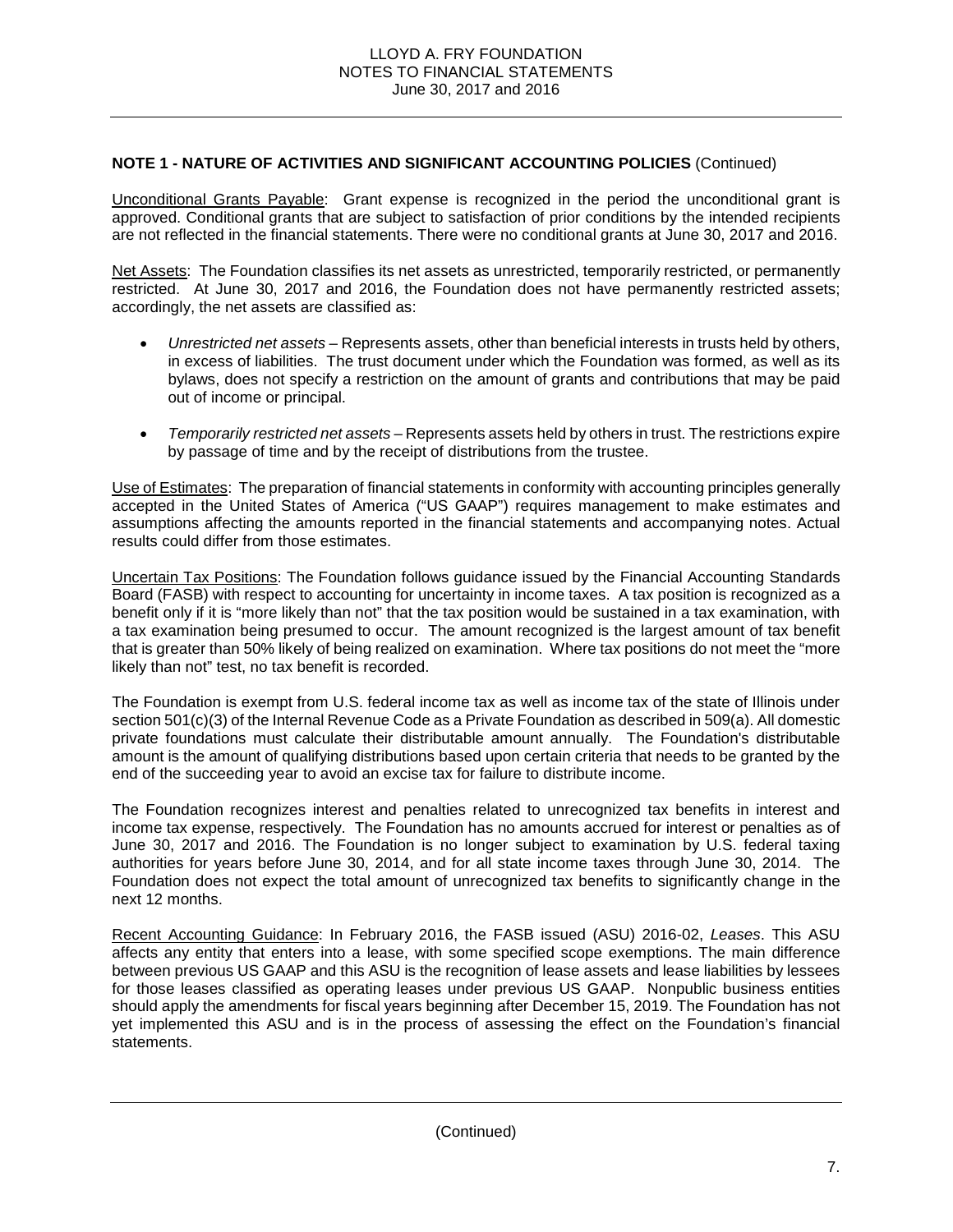## **NOTE 1 - NATURE OF ACTIVITIES AND SIGNIFICANT ACCOUNTING POLICIES** (Continued)

In August 2016, the FASB issued (ASU) 2016-14, *Not-for-Profit Entities: Topic 958.* The amendments in this Update affect not-for-profit entities ("NFP's") and the users of their general purpose financial statements. The amendments in this Update make certain improvements to the current net asset classification requirements and the information presented in financial statements and notes about a NFP's liquidity, financial performance, and cash flows. The amendments in the ASU are effective for annual financial statements issued for fiscal years beginning after December 15, 2017. Early application of the amendments in this Update is permitted. The Foundation has not yet implemented this ASU and is in the process of assessing the effect on the Foundation's financial statements.

Reclassifications: Certain reclassifications have been made to prior year amounts to conform to the current year presentation. These reclassifications had no effect on the change in net assets or classification of net assets.

Subsequent Events: The Foundation has performed an analysis of the activities and transactions subsequent to June 30, 2017, to determine the need for any adjustments to and/or disclosures within the audited financial statements for the year ended June 30, 2017. Management has performed their analysis through December 22, 2017, the date the financial statements were available to be issued.

#### **NOTE 2 - INVESTMENTS**

Investments consisted of the following:

|                               |    | 2017         | 2016              |
|-------------------------------|----|--------------|-------------------|
| Common stock                  |    |              |                   |
| Large cap                     | \$ | 17,960,052   | \$<br>16,402,331  |
| Mid cap                       |    | 10,777,939   | 7,806,013         |
| Small cap                     |    | 9,556,305    | 7,274,800         |
| Mutual funds                  |    |              |                   |
| Equity                        |    | 31,629,541   | 25,273,098        |
| Fixed income                  |    | 14,243,622   | 12,840,144        |
| <b>Fixed Income</b>           |    |              |                   |
| Corporate bonds               |    | 7,975,896    | 7,557,835         |
| Federal and agency bonds      |    | 10,053,320   | 11,180,337        |
| International bonds           |    | 34,984       | 20,315            |
| Real estate investment trusts |    |              | 1,870,204         |
| Certificate of deposit        |    | 750,000      | 750,000           |
| Hedge funds                   |    | 26,890,098   | 25,121,064        |
| Private equity investments    |    | 33, 198, 409 | 34,263,951        |
|                               | S  | 163,070,166  | \$<br>150,360,092 |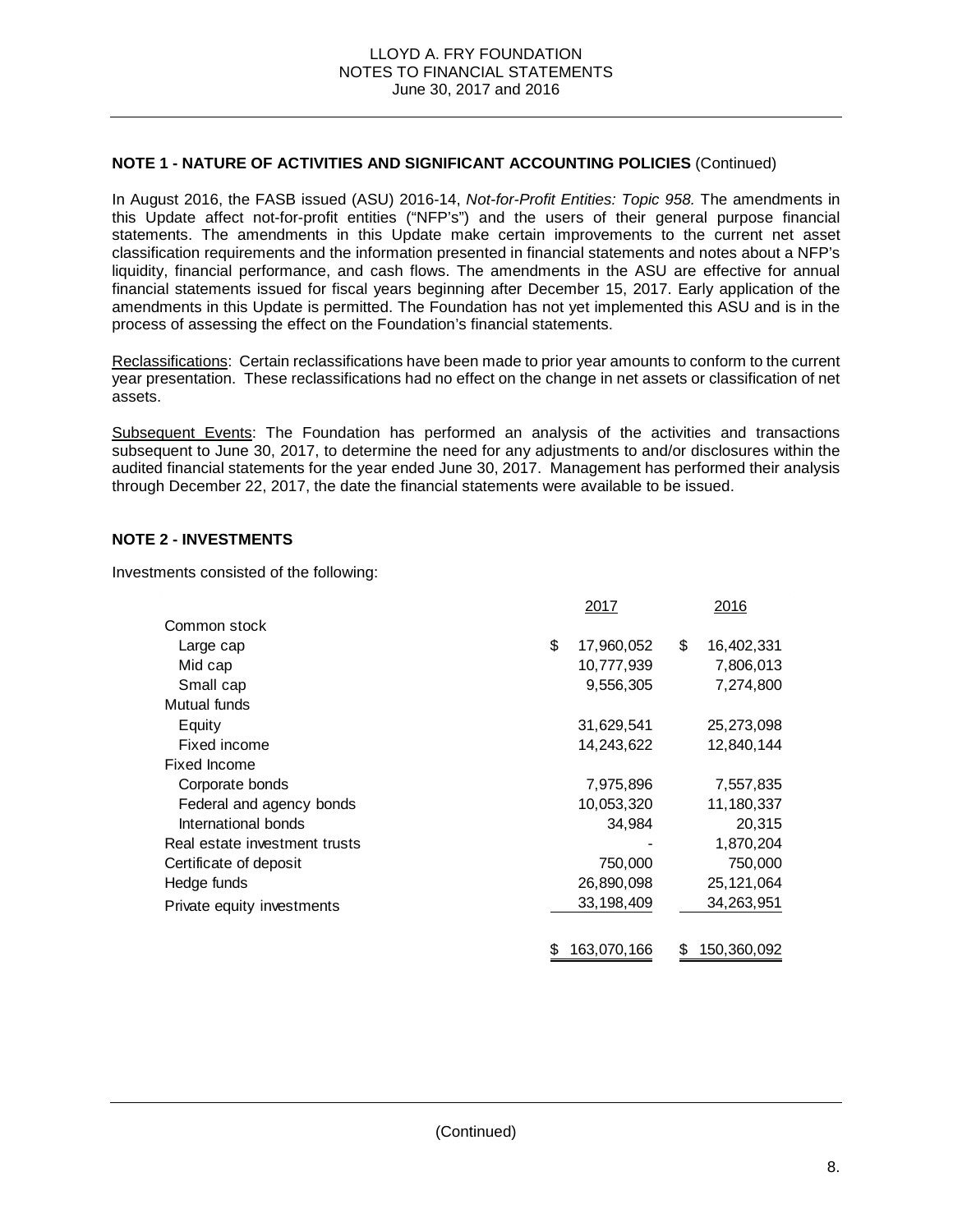## **NOTE 3 - FAIR VALUE DISCLOSURES**

FASB defines fair value as the price that would be received to sell an asset or paid to transfer a liability in an orderly transaction between market participants at the measurement date. In determining fair value, the Foundation uses various methods including market, income and cost approaches. Based on these approaches, the Foundation often utilizes certain assumptions that market participants would use in pricing the asset or liability, including assumptions about risk and or the risks inherent in the inputs to the valuation technique. These inputs can be readily observable, market corroborated, or generally unobservable inputs. The Foundation utilizes valuation techniques that maximize the use of observable inputs and minimize the use of unobservable inputs. Based on the observability of the inputs used in the valuation techniques, the Foundation is required to provide the following information according to the fair value hierarchy. The fair value hierarchy ranks the quality and reliability of the information used to determine fair values.

Financial assets and liabilities carried at fair value will be classified and disclosed in one of the following three categories:

- Level 1 Quoted prices (unadjusted) for identical assets or liabilities in active markets that the Foundation has the ability to access as of the measurement date.
- Level 2 Significant other observable inputs other than Level 1 prices such as quoted prices for similar assets or liabilities; quoted prices in markets that are not active; or other inputs that are observable or can be corroborated by observable market data.
- Level 3 Significant unobservable inputs that reflect the Foundation's own assumptions about the assumptions that market participants would use in pricing an asset or liability.

Fair Value on a Recurring Basis: The table below presents the balances of assets and liabilities measured at fair value on a recurring basis as of June 30, 2017:

|                                | Level 1          |      | Level 2   |      | Level 3   | (NAV <sup>1</sup> ) |     | <b>Total</b> |
|--------------------------------|------------------|------|-----------|------|-----------|---------------------|-----|--------------|
| Common stock                   |                  |      |           |      |           |                     |     |              |
| Large cap                      | \$<br>17,960,052 | - \$ |           | - \$ |           | \$                  | \$. | 17,960,052   |
| Mid cap                        | 10,777,939       |      |           |      |           |                     |     | 10,777,939   |
| Small cap                      | 9,556,305        |      |           |      |           |                     |     | 9,556,305    |
| Mutual funds                   |                  |      |           |      |           |                     |     |              |
| Equity                         | 27,677,434       |      |           |      |           | 3,952,107           |     | 31,629,541   |
| Fixed income                   | 5,297,976        |      |           |      |           | 8,945,646           |     | 14,243,622   |
| Fixed income                   |                  |      |           |      |           |                     |     |              |
| Corporate bonds                |                  |      | 7,975,896 |      |           |                     |     | 7,975,896    |
| Federal and agency bonds       | 10,053,320       |      |           |      |           |                     |     | 10,053,320   |
| International bonds            | 34,984           |      |           |      |           |                     |     | 34,984       |
| Real estate investment trusts  |                  |      |           |      |           |                     |     |              |
| Certificate of deposit         |                  |      | 750,000   |      |           |                     |     | 750,000      |
| Hedge funds                    |                  |      |           |      |           | 26,890,098          |     | 26,890,098   |
| Private equity investments     |                  |      |           |      |           | 33,198,409          |     | 33,198,409   |
| Total investments              | 81,358,010       |      | 8,725,896 | \$   |           | 72,986,260          | S   | 163,070,166  |
| Beneficial interests in trusts |                  |      |           |      | 7,121,957 |                     |     | 7,121,957    |

Investments measured at NAV are presented in this table to permit reconciliation of the fair value hierarchy to the amounts presented in the statement of financial position.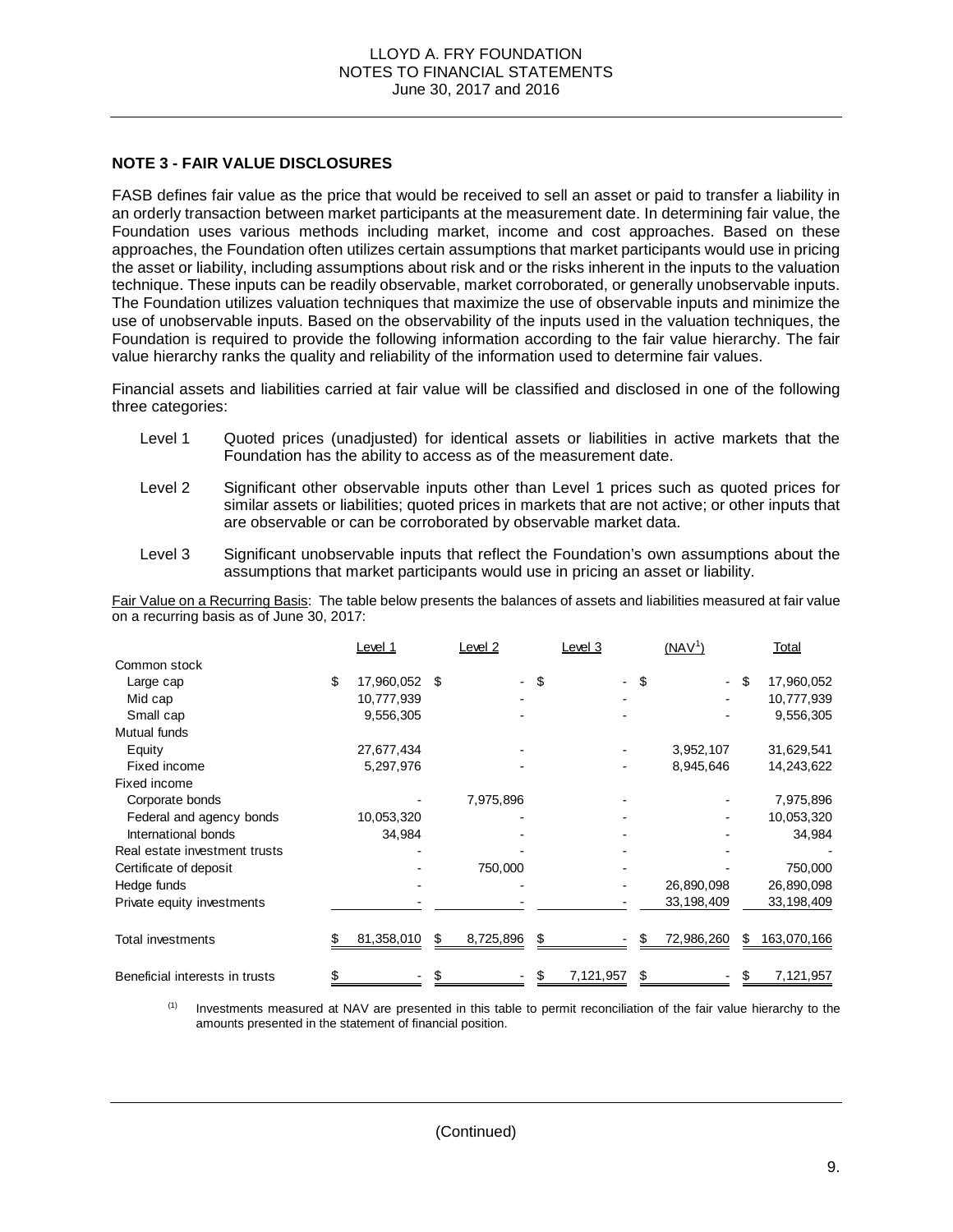# **NOTE 3 - FAIR VALUE DISCLOSURES** (Continued)

The table below presents the balances of assets and liabilities measured at fair value on a recurring basis as of June 30, 2016:

|                                |     | Level 1    |     | Level 2   | Level 3    |    | (NAV <sup>1</sup> )      |     | <b>Total</b> |
|--------------------------------|-----|------------|-----|-----------|------------|----|--------------------------|-----|--------------|
| Common stock                   |     |            |     |           |            |    |                          |     |              |
| Large cap                      | \$  | 16,402,331 | -\$ |           | \$         | \$ | $\overline{\phantom{0}}$ | \$. | 16,402,331   |
| Mid cap                        |     | 7,806,013  |     |           |            |    |                          |     | 7,806,013    |
| Small cap                      |     | 7,274,800  |     |           |            |    |                          |     | 7,274,800    |
| Mutual funds                   |     |            |     |           |            |    |                          |     |              |
| Equity                         |     | 22,273,098 |     |           |            |    | 3,000,000                |     | 25,273,098   |
| Fixed income                   |     | 5,033,550  |     |           |            |    | 7,806,594                |     | 12,840,144   |
| Fixed income                   |     |            |     |           |            |    |                          |     |              |
| Corporate bonds                |     |            |     | 7,557,835 |            |    |                          |     | 7,557,835    |
| Federal and agency bonds       |     | 11,180,337 |     |           |            |    |                          |     | 11,180,337   |
| International bonds            |     | 20,315     |     |           |            |    |                          |     | 20,315       |
| Real estate investment trusts  |     | 1,870,204  |     |           |            |    |                          |     | 1,870,204    |
| Certificate of deposit         |     |            |     | 750,000   |            |    |                          |     | 750,000      |
| Hedge funds                    |     |            |     |           |            |    | 25,121,064               |     | 25,121,064   |
| Private equity investments     |     |            |     |           |            |    | 34,263,951               |     | 34,263,951   |
| Total investments              | SS. | 71,860,648 | \$  | 8,307,835 | \$         | S  | 70,191,609               | S   | 150,360,092  |
| Beneficial interests in trusts |     |            |     |           | 121.957. ' |    |                          |     | 7,121,957    |

(1) Investments measured at NAV are presented in this table to permit reconciliation of the fair value hierarchy to the amounts presented in the statement of financial position.

The application of valuation techniques applied to similar assets and liabilities has been consistent. The following is a description of the valuation methodologies used for instruments measured at fair value:

*Common stock*: The Foundation's common stock securities are readily marketable and have fair values which are determined by obtaining quoted market prices in active markets. (Level 1 inputs – market approach).

*Fixed income and equity mutual funds:* The fair value of investments in fixed income and equity mutual funds that are readily marketable are determined by obtaining quoted prices on nationally recognized securities exchanges (Level 1 inputs – market approach). One equity mutual fund is held at net asset value ("NAV") and is not quoted on a nationally recognized securities exchange; however, the amount is priced daily with no redemption restrictions (Level 2 inputs – market approach). The fund is a risk-managed broad large cap growth fund, which invests in various large cap securities in the Russell 1000 Growth Index.

*Fixed income securities*: Fair values of U.S. Government securities and international bonds reflect closing prices reported in the active markets in which the securities are traded. (Level 1 inputs – market approach). Fair values of corporate bonds are determined based on quoted prices for similar instruments in active markets, quoted prices for identical or similar instruments in markets that are not active and other market-corroborated sources, such as indices, yield curves and matrix pricing. (Level 2 inputs – market approach).

*Real estate investment trust:* The Foundation's real estate holdings consist of an investment in a publicly traded real estate investment trust. The fair value of this investment is readily marketable and is determined by obtaining quoted prices on a nationally recognized securities exchange (Level 1 inputs – market approach).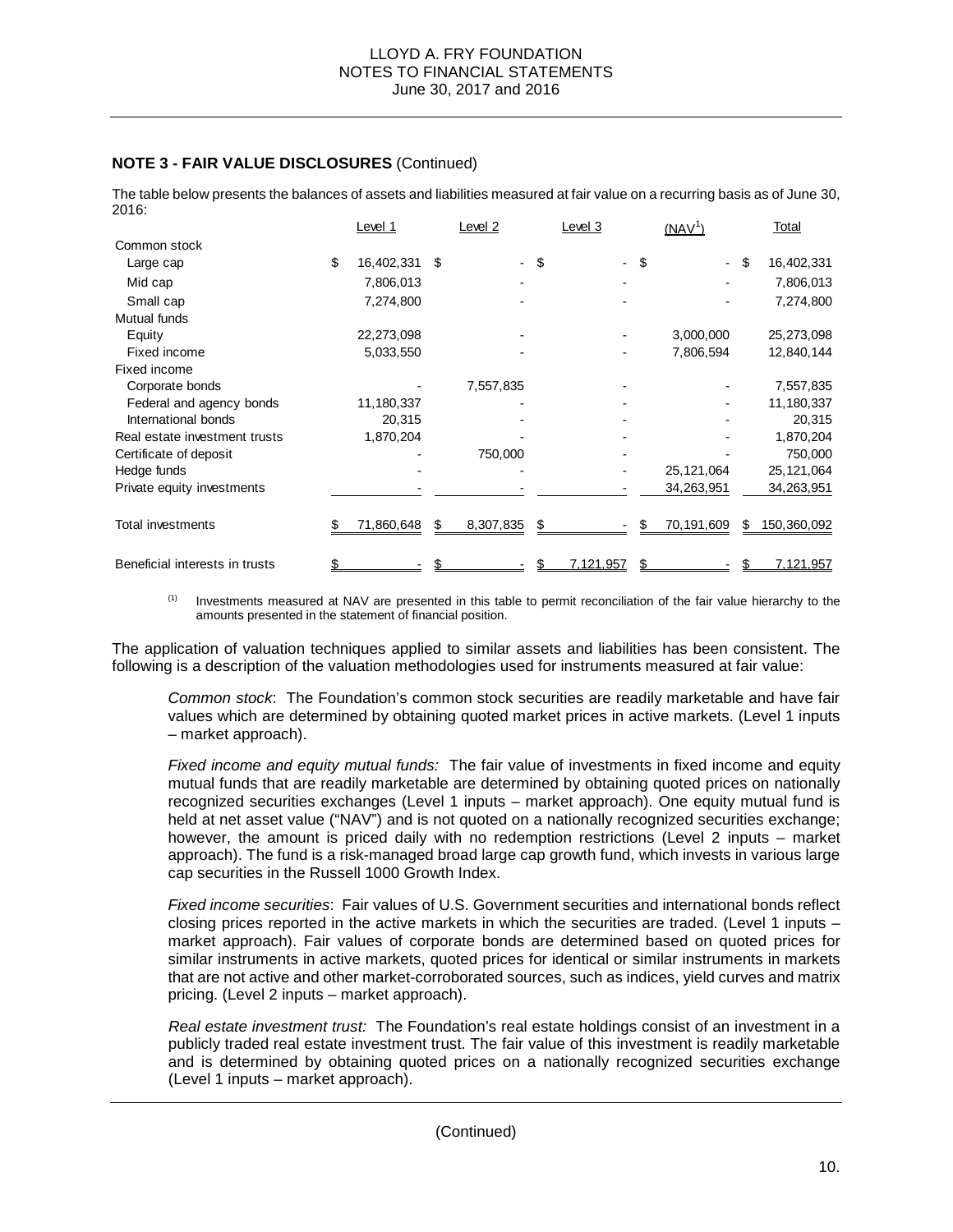# **NOTE 3 - FAIR VALUE DISCLOSURES** (Continued)

*Certificate of deposit account:* Fair values are estimated to approximate deposit account balances, payable on demand, as no discounts for credit quality or liquidity were determined to be applicable (Level 2 inputs – market approach).

*Hedge funds and private equity:* For hedge funds and limited partnerships, for which there is no active market, the Foundation records these investments at the net asset value ("NAV"). The Foundation also reviews information such as historical and current performance of the underlying assets, cash flow projections, liquidity and credit premiums required by a market participant, and financial trend analysis with respect to the individual fund manager. Together, these factors are utilized in determining individual security valuations. Due to current market conditions as well as the limited trading activity of these securities, the market value of the securities is highly sensitive to assumption changes and market value volatility. In some cases, the Foundation is able to redeem these funds within 90 days of June 30<sup>th</sup> at the NAV. Foundation management has done considerable independent review of valuations reported by investment managers and determined that NAV is a reasonable and prudent estimate of fair value. Alternative investments are not readily marketable and their estimated value is subject to uncertainty. Therefore, there may be a material difference between their estimated value and the value that would have been used had a readily determinable fair value for such investments existed.

*Beneficial interest in assets held by others:* The fair value of beneficial interests in trust assets was determined based upon the present value of future cash flows from the trusts. The trusts cannot be redeemed by management until the termination of the trusts. (Level 3 inputs – income approach).

#### Description of Alternative Investments and Liquidity:

The hedge fund-of-funds alternative investments were comprised of two portfolios, Evanston Weatherlow and Maverick Stable Value Fund. Both funds were submitted for redemption during the year ended June 30, 2017. Both portfolios are offshore hedge fund-of-funds investments which invests its capital into limited partnerships.

- Evanston Weatherlow provided quarterly liquidity with 65-day notice. Evanston Weatherlow had a one year lock-up, which expired.
- Maverick Stable Value Fund (M2 shares) has a commitment period of two years. This share class provides liquidity every two years commencing on the second anniversary of the start of each investment's commitment period, with 95-day notice. With the consent of the Maverick's Board, this share class may provide quarterly liquidity, with 95-day notice, but is subject to an early termination charge during the first commitment period.

Both hedge fund-of-funds managers invest in 25 to 40 underlying hedge fund managers. Evanston Weatherlow is a multi-strategy hedge fund-of-funds manager who invests in equity long/short, credit, and global macro strategies. Maverick Stable is a multi-strategy hedge fund-of-funds manager who invests in equity long/short, multi-strategy and credit strategies. The objective for these hedge fund-of-funds is equity like returns with half the risk of the S&P 500 Index over a full market cycle. The hedge fund-of-funds investments are not intended to capture the entire equity market rally, but to better preserve capital during a down period in the equity markets.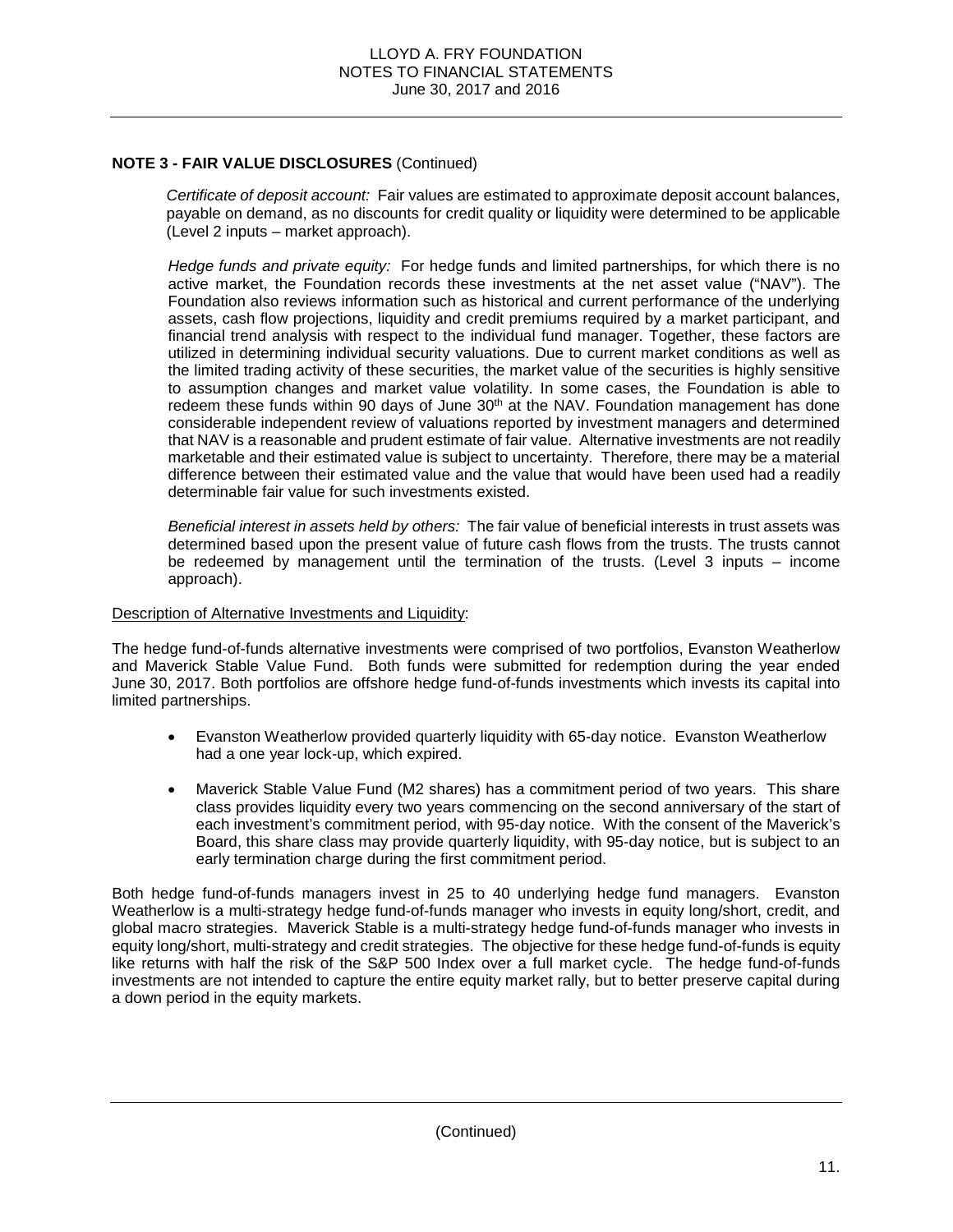# **NOTE 3 - FAIR VALUE DISCLOSURES** (Continued)

The private equity alternative investments are comprised of three private equity fund-of-funds investment portfolios that are offshore limited partnerships. Two of the private equity managers (Adams Street and Abbott Capital) are primary private equity investments while Coller Capital is a secondary private equity investment. The liquidity of the private equity fund-of-funds is estimated at 10 to 12 years with 3 one-year extensions, while the secondary fund is intended to distribute capital more quickly. Distributions may be paid out throughout the life of the investment. All managers tend to invest globally with a bias towards buyouts, venture capital, secondaries, and mezzanine.

The three private equity fund-of-funds managers invest in underlying limited partnerships and direct companies with each fund investing in well over 500 to 1,500 individual companies. The typical areas of investments for the private equity managers are within the following sectors: technology, health care, services, consumer-related, energy, telecom and financial. The exit strategy for the private equity managers underlying companies are typically the IPO market, a strategic buyer or another private equity firm.

The real estate investment trusts are comprised of two investment managers, Harrison Street and TA Associates. Harrison Street is an opportunistic/value-added real estate manager focused on multifamily, education, healthcare, and storage. TA Associates is a value-added real estate manager focused on multi-family, industrial and office. The liquidity on these investments is estimated to be 10 years. Distributions may be paid out throughout the life of the investments. These investments will be diversified geographically throughout the entire US. On average, there have been between 90 and 110 investment properties in each fund. The exit strategy for the real estate investments will either be public REITs, strategic buyers, pension funds and/or insurance companies.

The schedule below lists the remaining number of years until the partnerships are expected to be dissolved without extension, allowing the Foundation to withdraw its investment:

|                       | < 1 year | 1 - $5$ vears    | 6 - 10 vears | Thereafter | <u>Total</u> |
|-----------------------|----------|------------------|--------------|------------|--------------|
| Limited partnerships: |          |                  |              |            |              |
| Private equity        |          | $-$ \$16.954.813 | \$16.243.596 |            | \$33,198,409 |

The Foundation had unfunded commitments to make additional private equity investments of approximately \$11,670,000 at June 30, 2017. Subsequent to year end, management has committed approximately \$8.75 million to two new investment funds.

#### **NOTE 4 - OTHER COMMITMENTS**

The Foundation is required to make the following minimum annual rental payments under a non-cancelable lease for office space through March 31, 2027:

| 2018       | \$<br>136,802 |
|------------|---------------|
| 2019       | 140,363       |
| 2020       | 143,924       |
| 2021       | 147,485       |
| 2022       | 151,046       |
| Thereafter | 762,432       |
|            |               |
|            | \$1,482,052   |

Rental expense (primarily for office space) was approximately \$78,300 and \$129,700 for fiscal year 2017 and 2016, respectively.